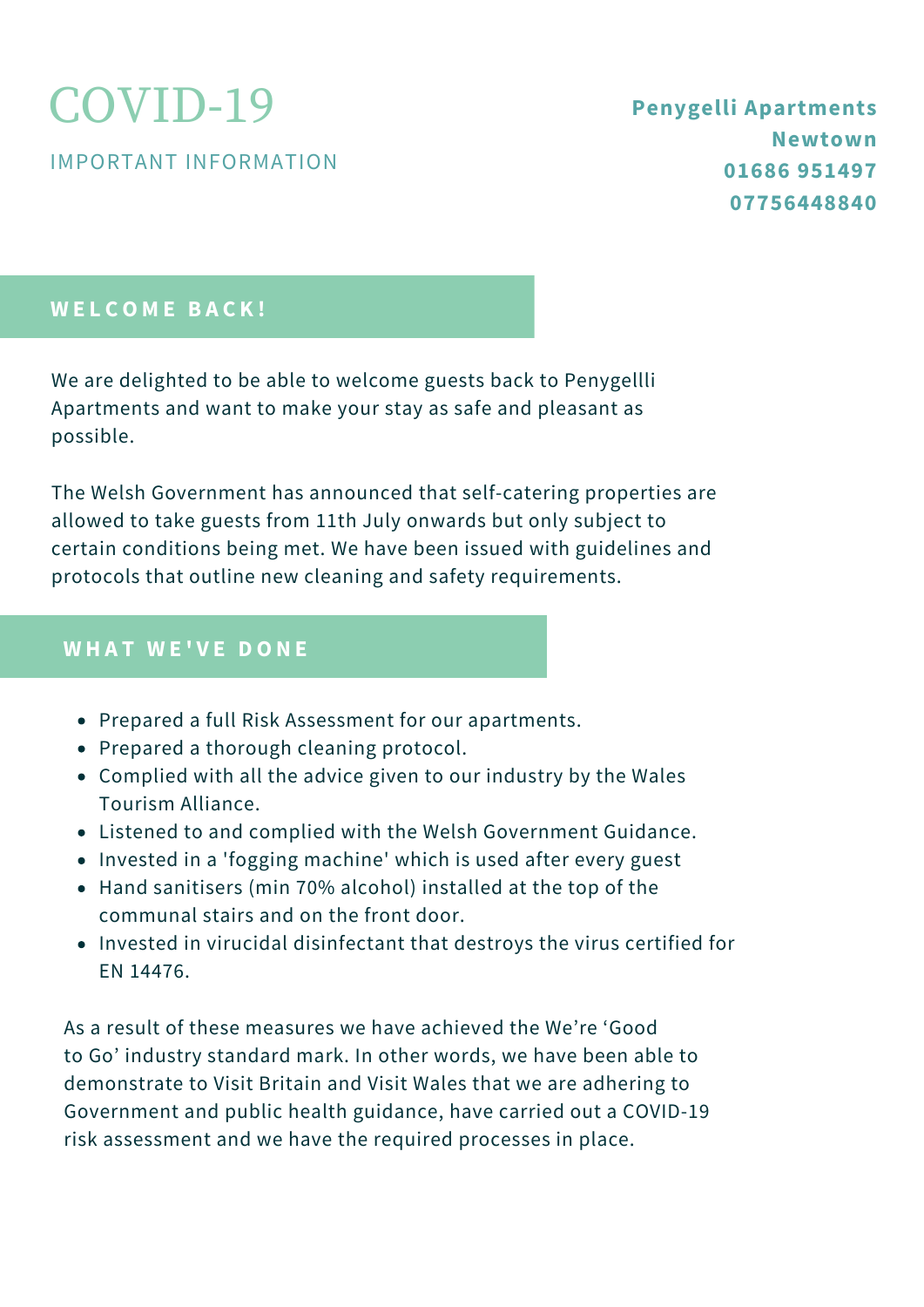IMPORTANT INFORMATION

#### **H O W W E N O W C L E A N**

We have always had a high level of cleaning on our apartments but now we go one step further.

- Ever apartment is 'double cleaned' using a certified virucidal disinfectant that is known to destroys the virus certified EN 14476.
- We wear full PPE equipment including masks, gloves and aprons when entering or exiting the rooms. Gloves are changed between cleaning and new gloves are used when making up the rooms.
- All sheets, towels, pillow protectors, sofa covers etc are washed at a 60 degree wash between guests.
- All crockery, cooking equipment, glasses etc are washed through a dishwasher regardless of whether they have been used
- All literature which cannot be quarantined for 72 hours has been removed.
- All unlessessary soft furnishing e. scatter cushions have been removed.
- Disinfectant fogging machine (also using E14476) is used around the room before shutting the door awaiting your arrival.
- Keys, door handles, light switches etc cleaned between guests
- Front door handle, bannister, hand rails etc regularly cleaned throughout your stay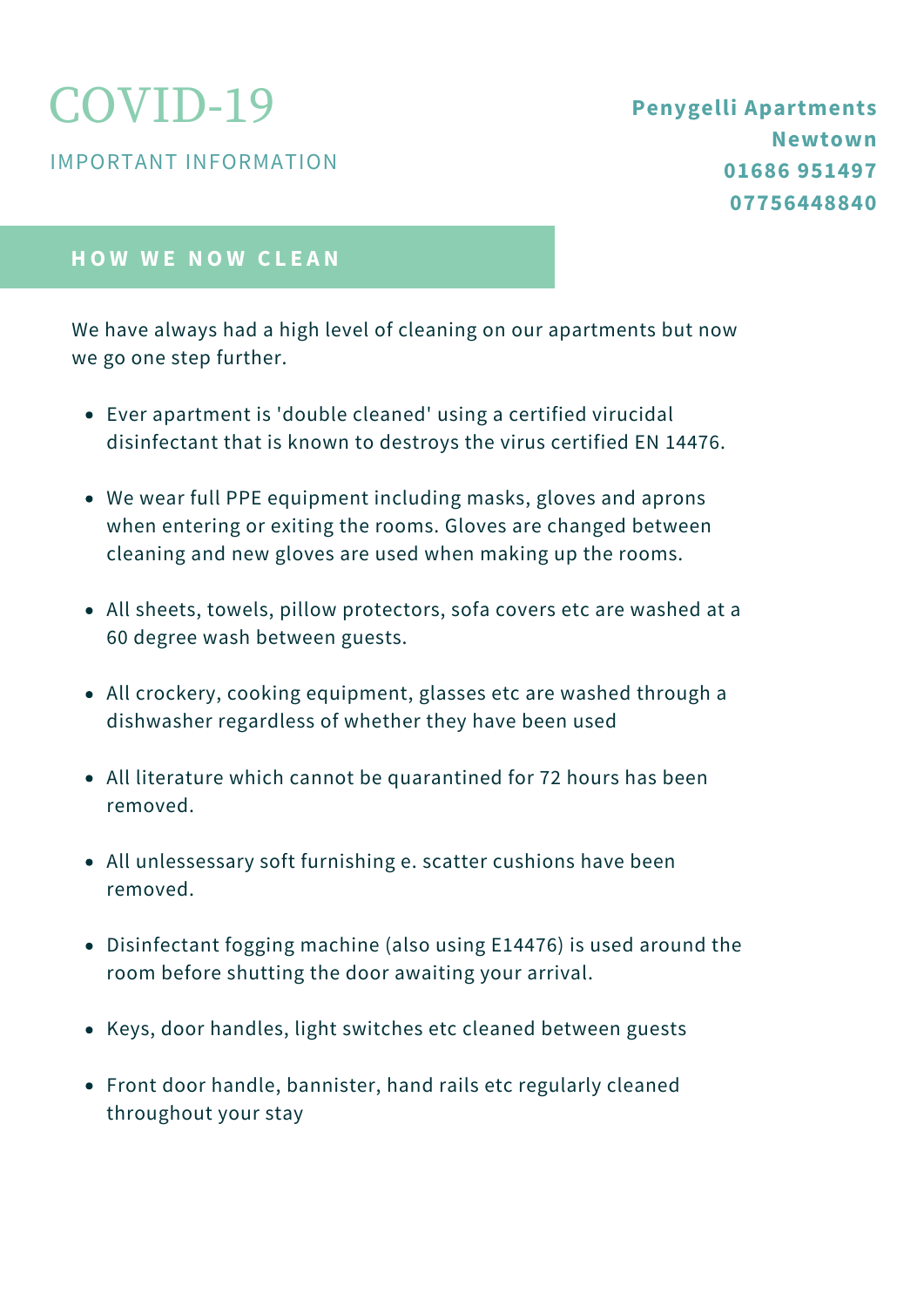IMPORTANT INFORMATION

### **Penygelli Apartments Newtown 01686 951497 07756448840**

#### **W H A T H A S C H A N G E D**

With all of the rules and regulations mean that things are slightly different from usual, and we will be asking for your cooperation with a few things

- We now need extra time for each changeover, so to give ourselves sufficient time to carry out these extra tasks thoroughly and efficiently we need to change arrival and departure times to 4pm arrival (rather than 3pm), and 10am departure (rather than the usual 11am).
- We understand it is inconvenient, but it is really important that you allow us this extra time to ensure everyone's safety. Please help us by observing these times.
- We can no longer provide 'welcome pack' as we usually do as these are classed as open packaging and regulations mean that these have had to be removed.
- We are unable to enter your room during your stay we ask that if you require any assistance or you are missing anything in your room please call/text/whatsapp us on 07756448840 anytime.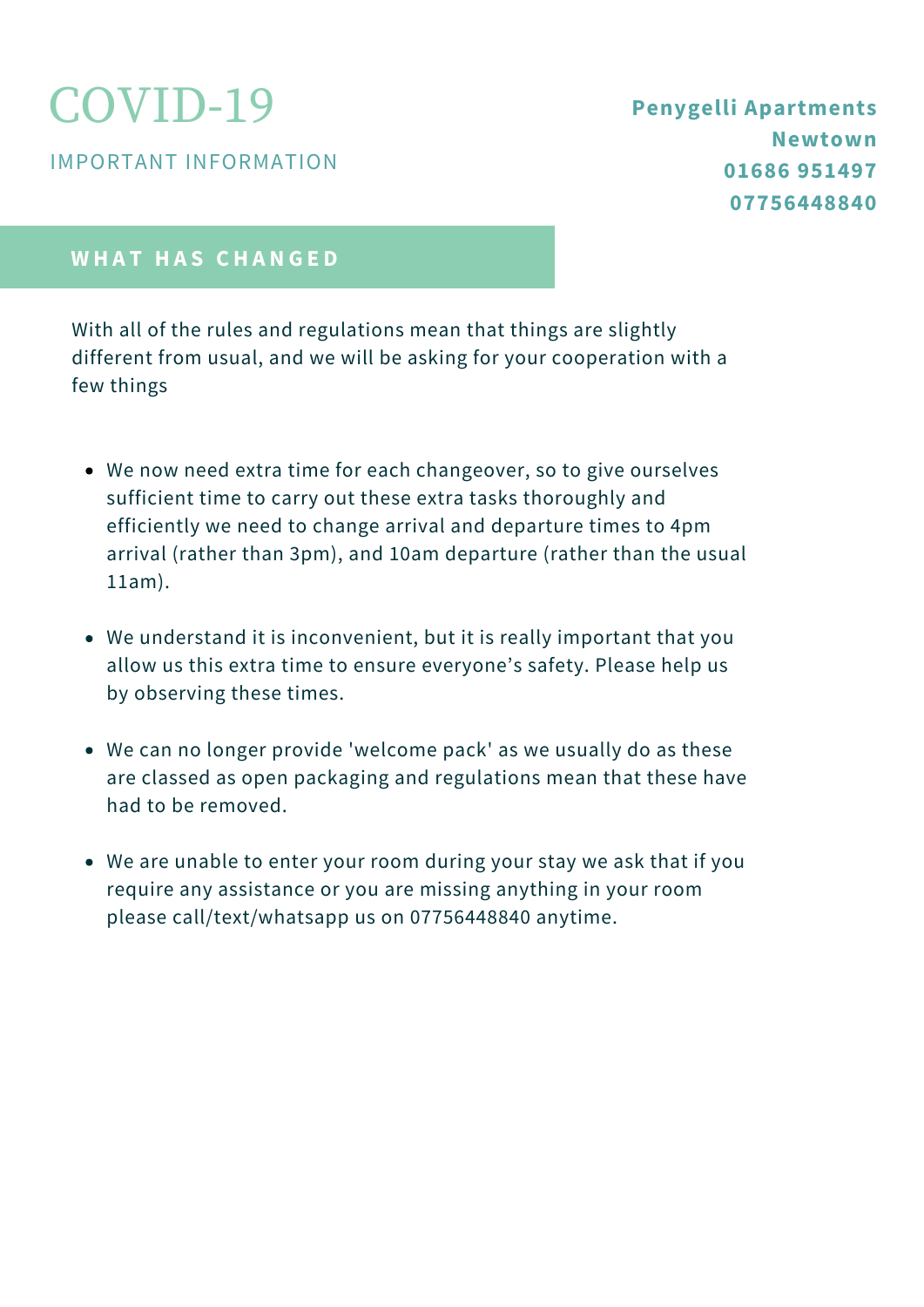IMPORTANT INFORMATION

#### **W H A T W E H A V E T O A S K O F Y O U**

- Please ensure you wash your hands regularly and use the hand sanitisers regularly.
- Please be aware of when other guests may be in the communal area e.g. stairs and hallway and due to limited space please be mindful of others space.
- when you leave please open the main bedroom windows (if safe to do so) before you leave in order to ventilate the property for us.
- Please Strip your Beds before leaving Not glamorous, on the last day of your holiday, we know. We are advised that the main route of transmission of the virus is airborne, and that the process of removing bedding could make any viral particles that may have been present in bedding airborne. This is why we are advised to ask guests to strip the beds themselves. We will be providing blue plastic bags for you to put the bedding in (under the sink). This will apply to all sheets, duvet covers, pillow cases and pillow protectors.
- Please empty all bins (including bathroom bins) and leave outside the front door.
- We have also reduced the quantity of some kitchen equipment, as the requirement to rewash every item between guests (even if it is clean) would not be possible in the time with the usual quantities – If you require any additional dishware for cooking please contact us via 07756448840 and we can leave this outside your room.
	- You will find a selection of normal cleaning products which can be used during your stay. Once you leave if you could spray the colourful bottle (on hard surfaces only) as this is the antiviral disinfectant and needs to be left on surfaces for at least 5 minutes before washing off.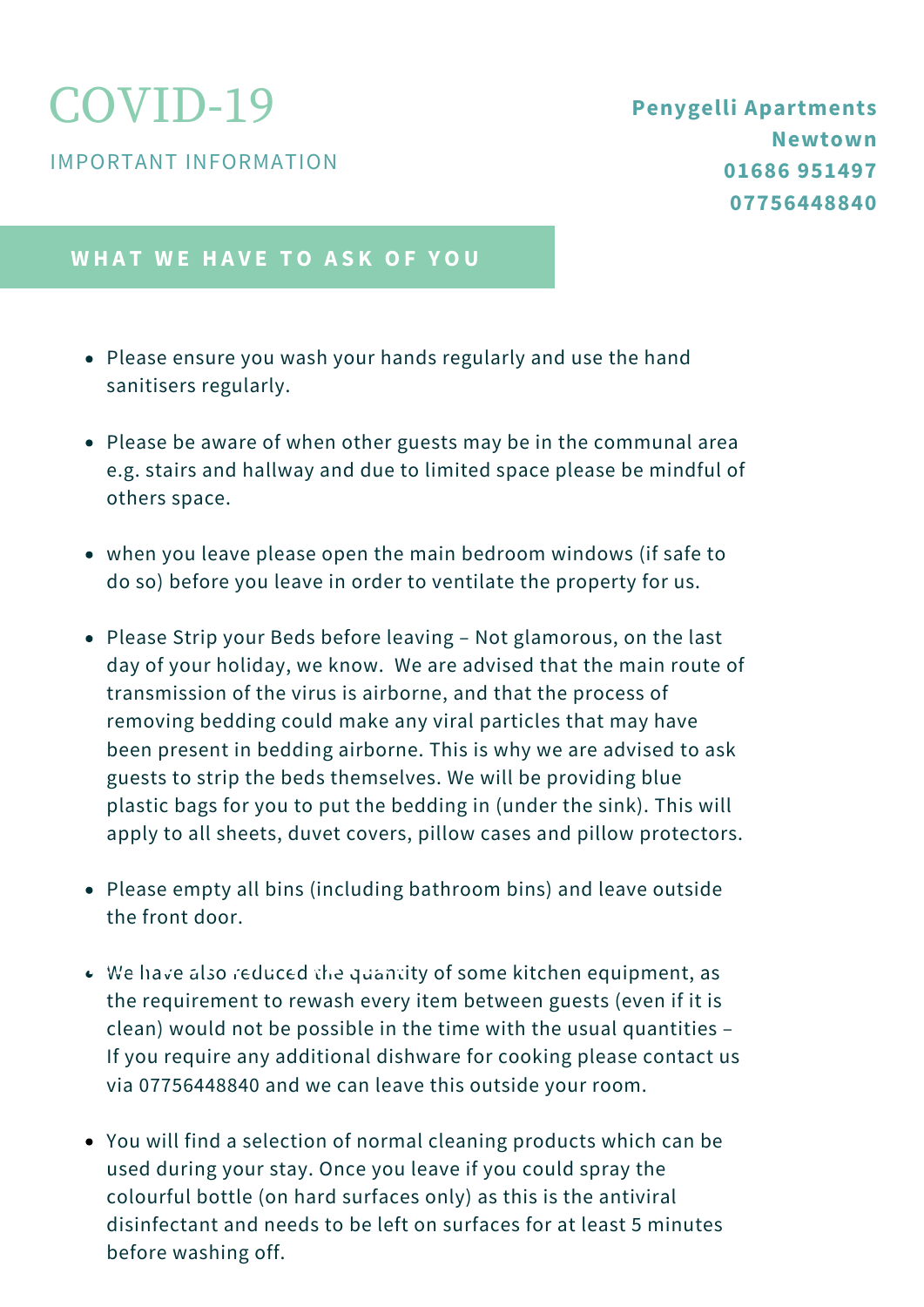IMPORTANT INFORMATION

### **I F Y O U D E V E L O P S Y M P T O M S**

The main symptoms of coronavirus (COVID-19) are:

- A high temperature this means you feel hot to touch on your chest or back (you do not need to measure your temperature)
- A new, continuous cough this means coughing a lot for more than an hour, or 3 or more coughing episodes in 24 hours (if you usually have a cough, it may be worse than usual)
- A loss or change to your sense of smell or taste this means you've noticed you cannot smell or taste anything, or things smell or taste different to normal

We hope that you have a happy and healthy holiday. However, should a member of your party develop symptoms, **the Government advice is to return to your primary residence as soon as possible where you can be tested and to inform us of the situation.**

Please let us know ASAP if you develop any of the above symptoms. We have different protocols in place should there be a suspected case in our business. We all have to do our part to protect our families, our guests and our communities.

If you require medical assistance, please contact 101 **T I M E L I N E O F T H E P R O J E C T**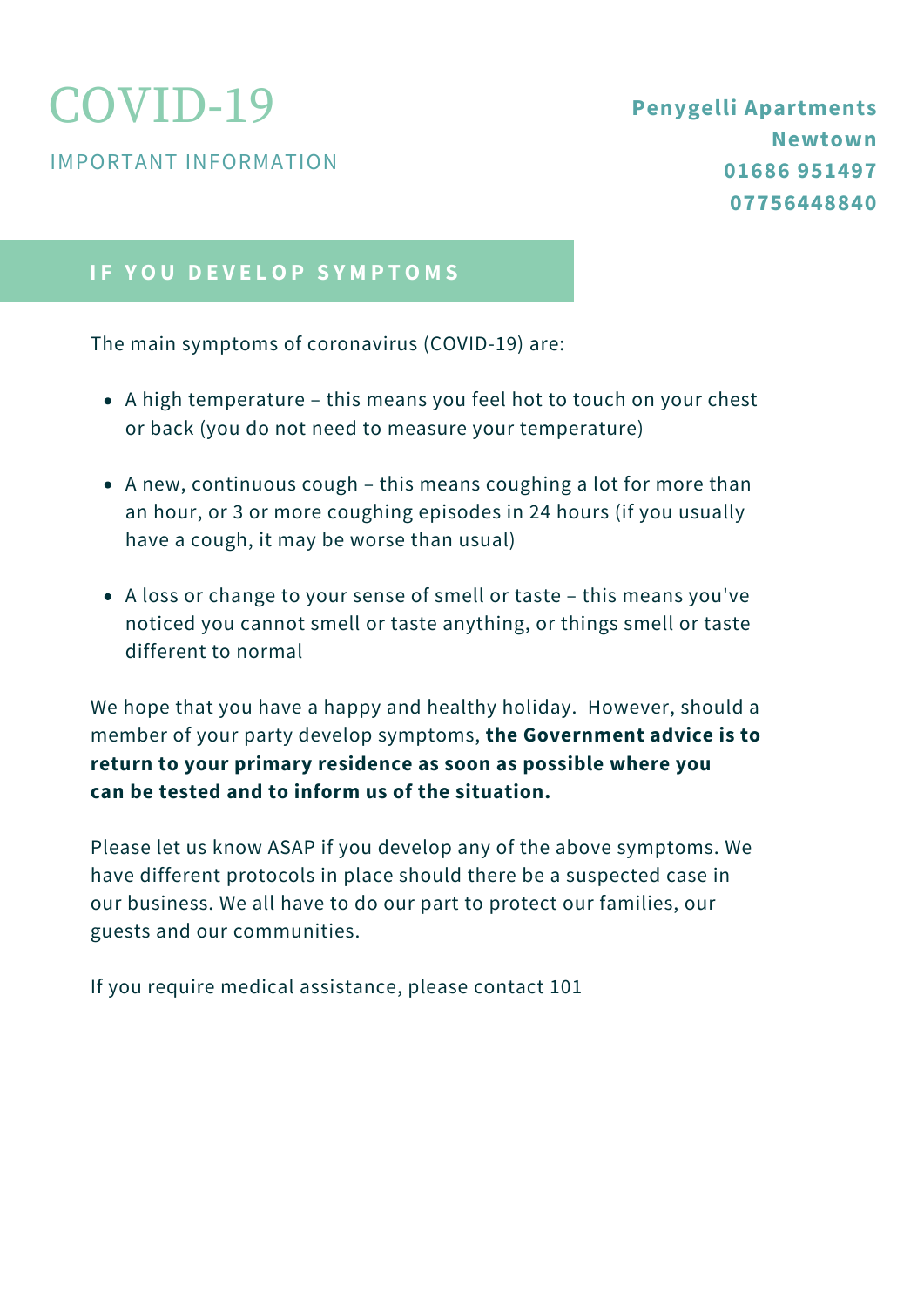IMPORTANT INFORMATION

#### **R U L E S I N W A L E S**

- It is mandatory for people to wear a three-layer face covering while travelling on public transport in Wales and this includes taxis.
- it is not mandatory currently (30t August) to wear face coverings inside shops/restaurants
- In Wales we still have a 2-metre distancing rule so please be aware of this when visiting.
- The rules in Wales are that four households may meet inside, and those 4 households must 'bubble' together.
- Up to 30 people can meet outside and social distancing rules apply.
- All contact details/address details will be required for accurate 'Test, Track, Protect
- 
- 'Wash your hands regularly and bring enough hand sanitiser with you when you visit
- If you are staying in the area and experience symptoms (NHS Symptom Checker), you will be expected to return home immediately.
- Please respect our beaches and beauty spots and take your rubbish home.
- Plan your journey check whether public toilets are open in the areas you are travelling to, as these may differ by town/county.
- Bars & Restaurants have reopened but many will operate a 'pre booking' policy.